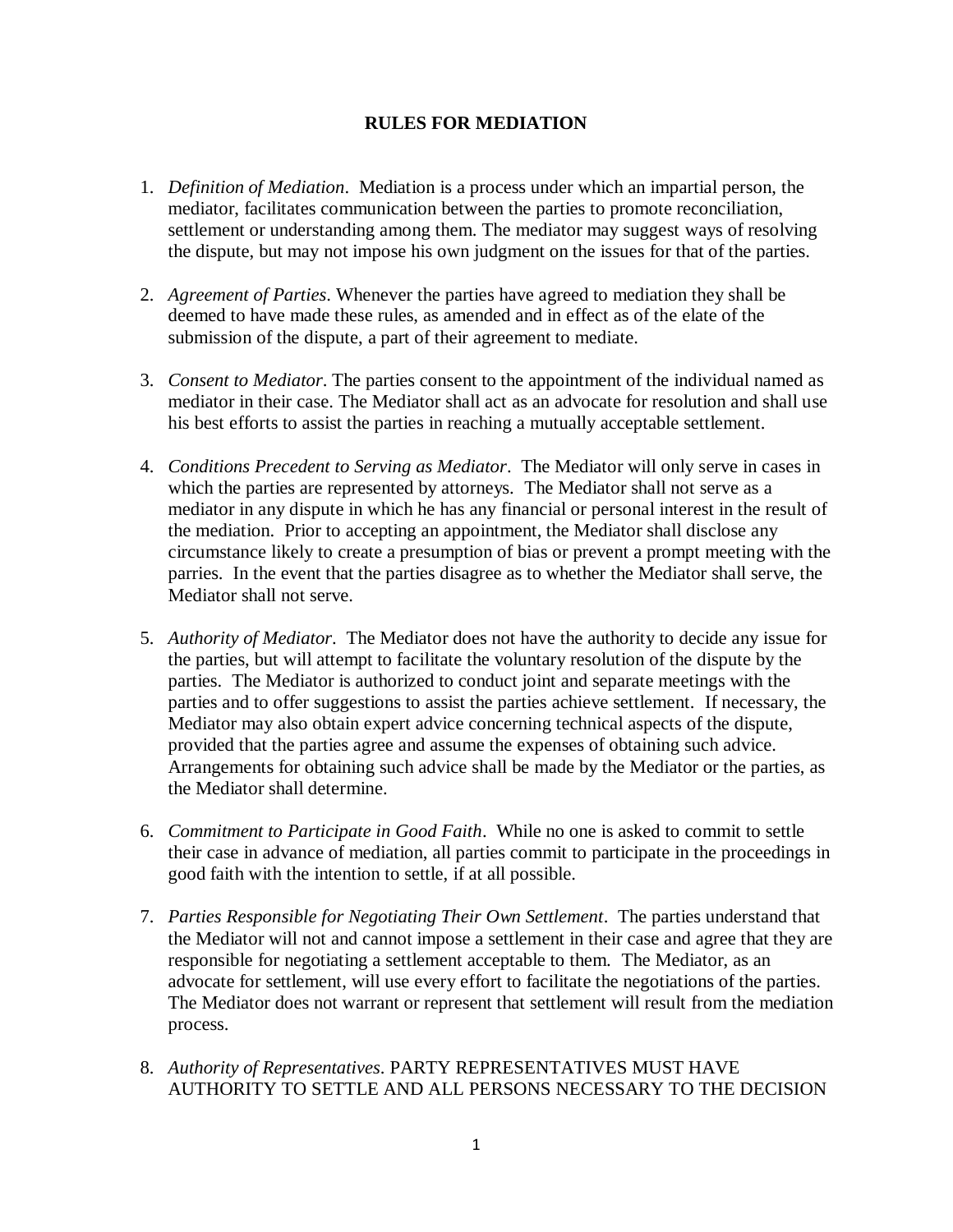TO SETTLE SHALL BE PRESENT. The names and addresses of such persons shall be communicated in writing to all parties and to the Mediator.

- 9. *Time and Place of Mediation*. The Mediator shall fix the time of each mediation session. The mediation shall be held at the office of the Mediator, or at any other convenient location agreeable to the Mediator and the parties, as the Mediator shall determine.
- 10. *Identification of Matters in Dispute*. Prior to the first scheduled mediation session, each party shall provide the Mediator and all attorneys of record with an Information Sheet and Request for Mediation on the form provided by the Mediator setting forth its position with regard to the issues that need to be resolved.

At or before the first session, the parties will be expected to produce all information reasonably required for the Mediator to understand the issues presented. The Mediator may require any party to supplement such information.

- 11. *Mediation sessions are private*. The parties and their representatives may attend mediation sessions. Other persons may attend only with the permission of the parties and with the consent of the Mediator.
- 12. *Confidentiality*. Confidential information disclosed to a Mediator by the parties of by witnesses in the course of the mediation shall not be divulged by the Mediator. All records, reports or other documents received by a mediator while serving in that capacity shall be confidential. The Mediator shall not be compelled to divulge such records or to testify in regard to the mediation in any adversary proceeding or judicial forum. Any party that violates this agreement shall pay all fees and expenses of the Mediator and other parties, including reasonable attorney's fees, incurred in opposing the efforts to compel testimony or records from the Mediator.
	- a. The parties shall maintain the confidentiality of the mediation and shall not rely on, or introduce as evidence in any arbitral, judicial or other proceeding:
		- i. views expressed or suggestions made by another party with respect
- 13. *No Stenographic Record*. There shall be no stenographic record of the mediation process and no person shall tape record any portion of the mediation session.
- 14. *No Service of Process at or near the site of the Mediation Session*. No subpoenas, summons, complaints, citations, writs or other process may be served upon any person entering, attending or leaving the session.
- 15. *Termination of Mediation*. The mediation shall be terminated:
	- a. by the execution of a settlement agreement by the parties;
	- b. by declaration of the Mediator to the effect that further efforts at mediation are no longer worthwhile; or
	- c. after the completion of one full mediation session, by a written declaration of a party or parties to the effect that the mediation proceedings are terminated.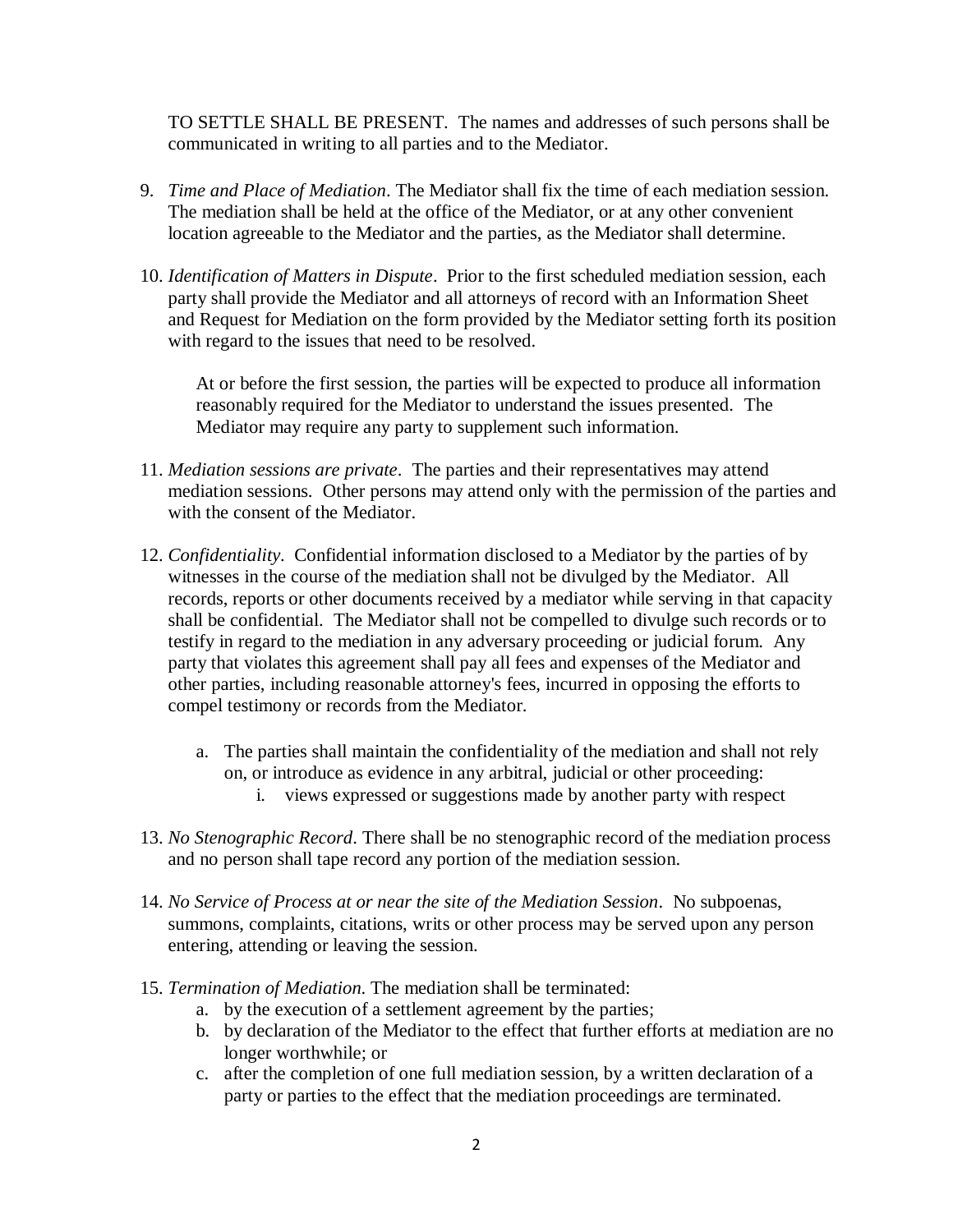- 16. *Exclusion of Liability*. The Mediator is not a necessary or proper party in judicial proceedings relating to the mediation. Neither Mediator nor any law firm employing Mediator shall be liable to any party for any act or omission in connection with any mediation conducted under these rules.
- 17. *Interpretation and Application of Rules*. The Mediator shall interpret and apply these rules.
- 18. *Fees and Expenses*. The Mediator's daily fee shall be agreed upon prior to mediation and shall be paid in advance of each mediation day. The expenses of witnesses for either side shall be paid by the party producing such witnesses. All other expenses of the mediation, including fees and expenses of the Mediator, and the expenses of any witness and the cost of any proofs or expert advice produced at the direct request of the Mediator, shall be borne equally by the parties unless they agree otherwise.

## FEE CRITERIA FOR MEDIATION SERVICES

Mediation works best when all parties have shared in the cost of the process. It is my policy to provide these services at a reasonable cost. Should the scheduled fee be inappropriate in a particular case or is unaffordable by any party, I will adjust the fee or make other arrangements.

Fees are charged on the basis of a flat fee per party for each mediation day. A typical mediation begins at 9:00 a.m., includes a working lunch and continues until completed. A session may extend into the evening but will normally conclude by 6:00 p.m.

Only a small percentage of cases require more than one mediation session. If needed, subsequent sessions are usually scheduled by mutual consent at the completion of the mediation day. If more than one successive mediation day is required, then the full fee for all scheduled sessions is due and earned upon the commencement of the first day of mediation.

The fee varies with the "amount in controversy" (the aggregate amount of all claims for affirmative relief, excluding attorneys' fees, exemplary damages and court costs) and the number of "parties." All parties represented by the same attorney or law firm are considered a single "party" for purposes of the mediation fee.

The daily fee includes:

- $\triangleleft$  Scheduling and administering the session(s)
- $\triangleleft$  Preparation for the mediation
- $\triangleleft$  Conducting the mediation session(s)
- Conducting post-session telephone facilitation as needed
- Lunch and refreshments for all present
- $\triangle$  All expenses incurred by the mediator, including long-distance
- Telephone, copying, FAX, postage, etc.

Late cancellation of mediations causes a variety of problems. In many instances advance